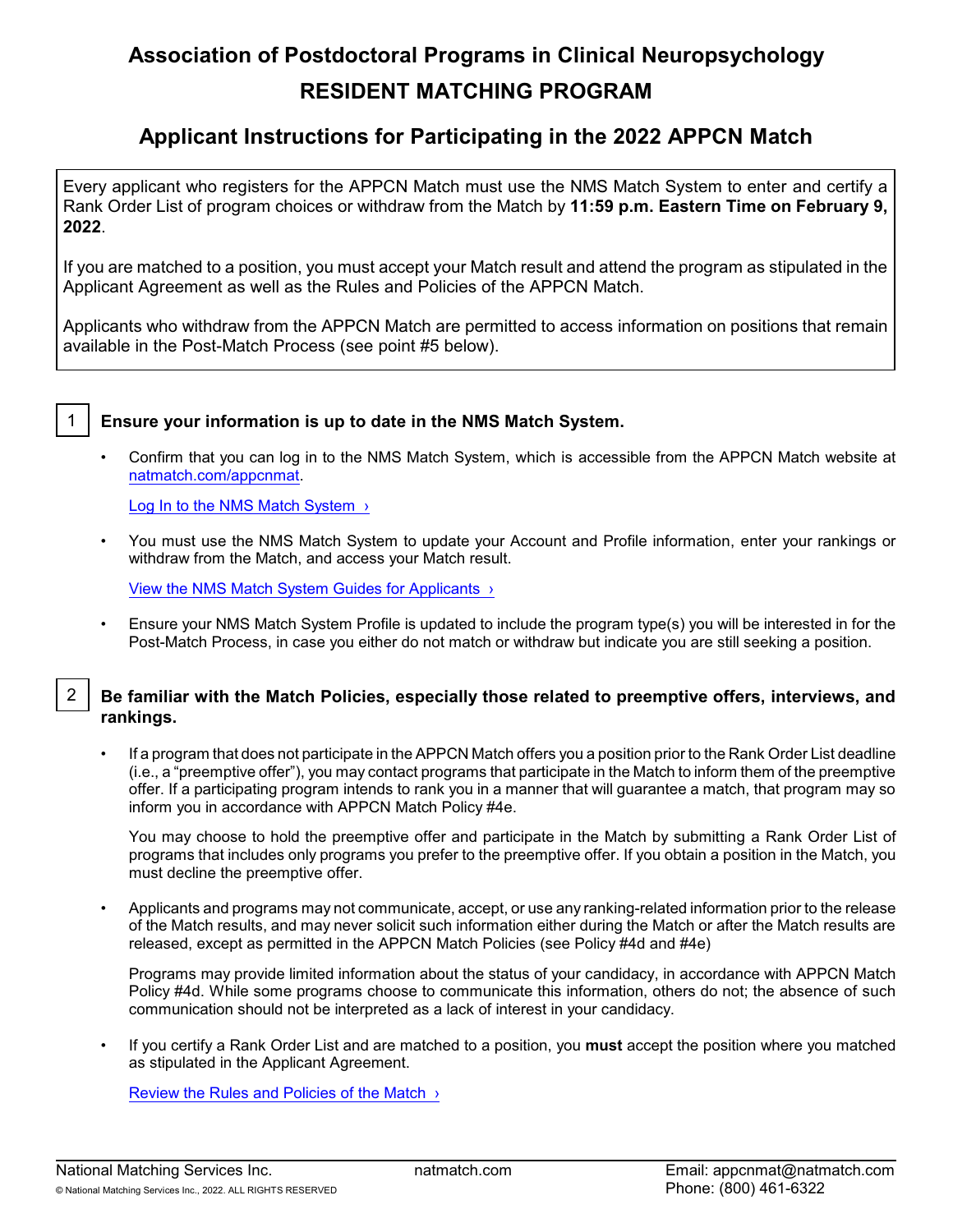#### 3 **Determine your preferences for the programs to which you have applied.**

• Rank programs in order of your true preferences, with your most preferred program as rank #1, your next most preferred program as rank #2, and so on. Do not consider how any program might rank you when ordering your choices.

Rank all programs at the residency sites where you applied that you find acceptable. By including more programs on your Rank Order List, you may increase the likelihood of being matched. You will be matched to the most preferred program on your list that ranks you and does not fill all its positions with applicants it prefers.

Do not rank any program that you consider unacceptable and would not want to be matched with under any circumstances. You can only be matched to a program that appears on your Rank Order List.

Learn More About Ranking Strategy >

• Two applicants who are participating in the APPCN Match and who wish to coordinate their matches (e.g., obtain positions in the same geographic location) may participate in the Match as a Couple.

[Learn More About Participating as a Couple ›](https://natmatch.com/appcnmat/applicants/couples.html)

#### 4 **Enter and certify your Rank Order List in the NMS Match System by 11:59 p.m. Eastern Time on February 9, 2022.**

- The NMS Match System opens for the entry of rankings on January 26, 2022. All Rank Order Lists must be submitted using the NMS Match System.
- Only programs that are participating in the Match can be included on your Rank Order List. The List of Participating Programs on the APPCN Match website provides the unique 4-digit Code Number assigned to each participating program.

[View the List of Participating Programs](https://natmatch.com/appcnmat/directory/participating-programs.html) **›**

Some residency sites offer more than one program or track in the Match, each with its own 4-digit Code Number. As the match is processed using the Code Numbers, make sure the correct Code Number for each program you want to rank appears on your Rank Order List. If you rank a program represented by one Code Number, but are ranked by the residency site for a program with a different Code Number, a match will not be made. If you need clarification regarding the Code Number to be used for any program, contact the Program Director directly.

• In the Rankings section of the NMS Match System, search for and add programs to your Rank Order List in order of your true preferences. You can search for programs by Code Number, residency site name, Program Director name, location, or program description. An option is provided to set a filter on the search results in order to restrict your search to a specific state.

[View the User Guide for Entering Your Rankings ›](https://natmatch.com/appcnmat/applicants/rankings-guide.html#enter)

• Your Rank Order List must be entered and certified by 11:59 p.m. Eastern Time on February 9, 2022. You should enter and certify your Rank Order List well before the deadline date to avoid potential problems near the deadline.

[View the User Guide for Certifying Your Rank](https://natmatch.com/appcnmat/applicants/rankings-guide.html#certify) Order List ›

You can make changes to your list even after it is certified, until the Rank Order List deadline. If you make changes to a list that has been certified, you simply have to certify the list again before the deadline in order for it to be used in the Match.

You will not be able to use the NMS Match System to enter or certify rankings, withdraw, or change any of your information after the Rank Order List deadline.

• You should print a copy of your final certified Rank Order List for your records, as this information will only be available until February 20, 2022.